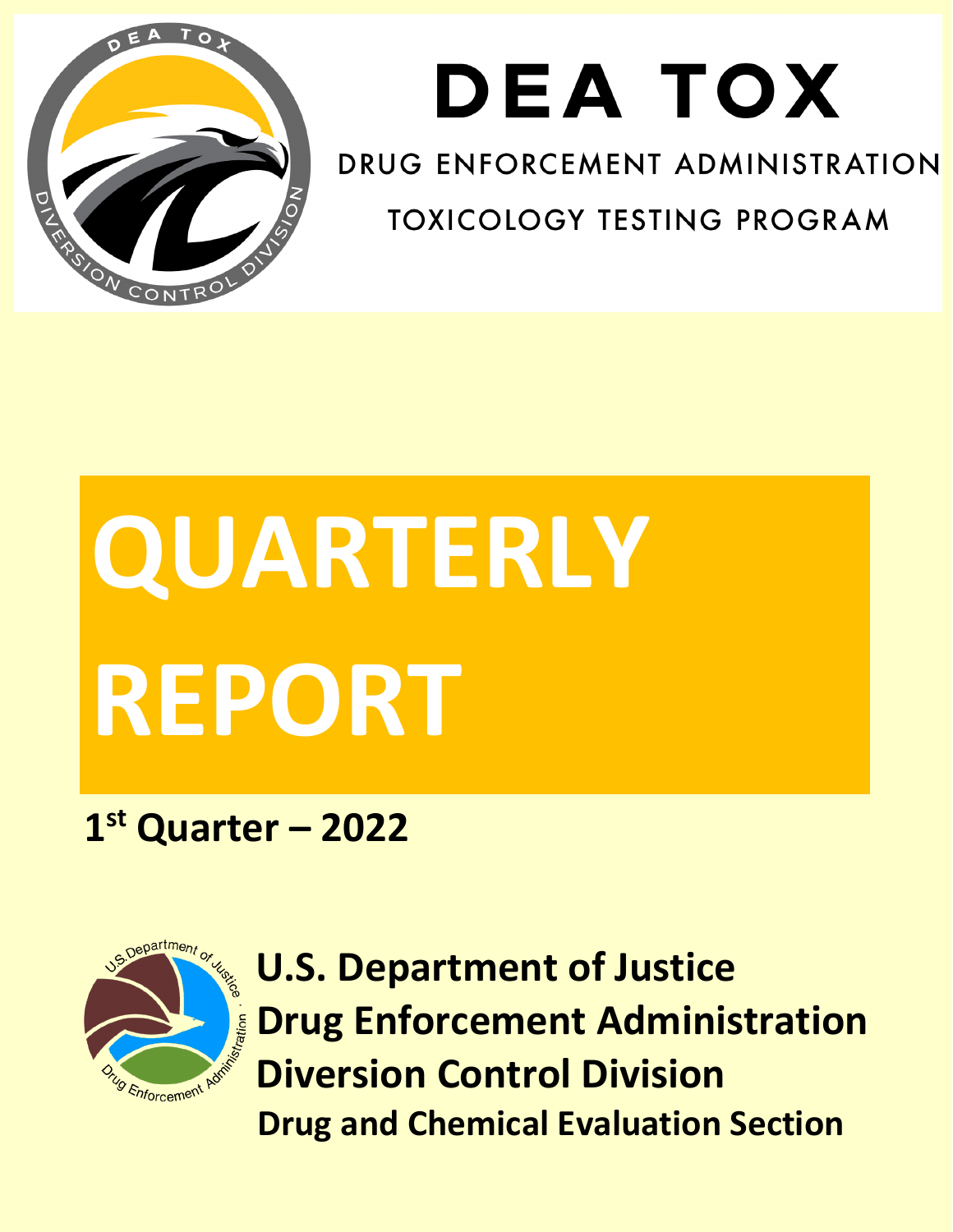## **Contents**

| Prescription and Over the Counter Drugs 9 |  |
|-------------------------------------------|--|
| Precursors/Additives/Impurities  12       |  |
|                                           |  |
|                                           |  |
|                                           |  |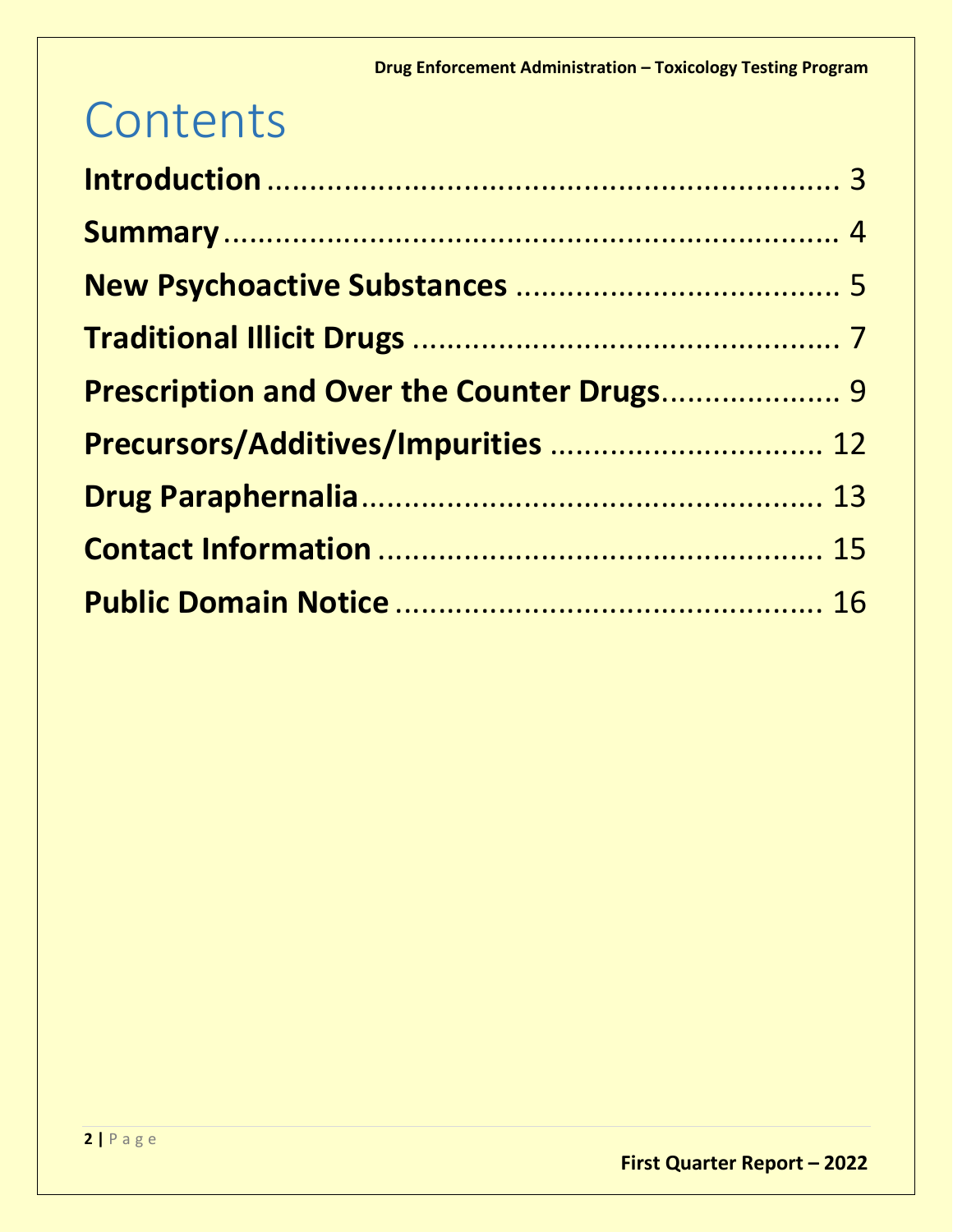## <span id="page-2-0"></span>**Introduction**

The Drug Enforcement Administration's Toxicology Testing Program (DEA TOX) began in May 2019 as a surveillance program aimed at detecting new psychoactive substances within the United States. In response to the ongoing synthetic drug epidemic, the Drug Enforcement Administration (DEA) awarded a contract with the University of California at San Francisco (UCSF) to analyze biological samples generated from overdose victims of synthetic drugs.

In many cases, it can be difficult to ascertain the specific substance responsible for the overdose. The goal of DEA TOX is to connect symptom causation to the abuse of newly emerging synthetic drugs (e.g. synthetic cannabinoids, synthetic cathinones, synthetic opioids, other hallucinogens, etc.).

DEA has reached out to local health departments, law enforcement partners, poison centers, drug court laboratories, hospitals, and other medical facilities to offer testing of leftover or previously collected samples for analysis of synthetic drugs. DEA TOX is interested in patients thought to have ingested a synthetic drug, where the traditional drug screen has produced little or no viable options to explain the symptoms exhibited by the patient (alcohol and THC are exempted). DEA TOX may approve leftover unused biological samples (or biological samples) or occasionally non-biological samples for testing from a medical facility or law enforcement partner only.

Once DEA TOX is contacted (**[DEATOX@DEA.GOV](mailto:DEATOX@DEA.GOV)**) and upon approval by DEA of the request for testing of specific samples, the originating laboratory is invited to send their samples to the Clinical Toxicology and Environmental Biomonitoring (CTEB) Laboratory at UCSF. DEA covers the full cost of analysis for each sample approved for testing. Using liquid chromatography quadrupole time-of-flight mass spectrometry, synthetic drugs identified within the samples are confirmed and quantified. Levels denoted in the tables below with a defined range represent the low and high concentrations reported when the frequency of detection is greater than one. The CTEB laboratory currently maintains a comprehensive drug library consisting of the following:

> 912 new psychoactive substances (**NPS**); 161 traditional illicit drugs (**TID**); 93 prescription or over-the-counter (**OTC**) drugs; 15 dietary supplement stimulants (**DSS**); and Multiple precursor chemicals, additives or impurities (**P/A/I**)

This publication presents the results of cases analyzed and completed by the CTEB laboratory from January 1, 2022 through March 31, 2022.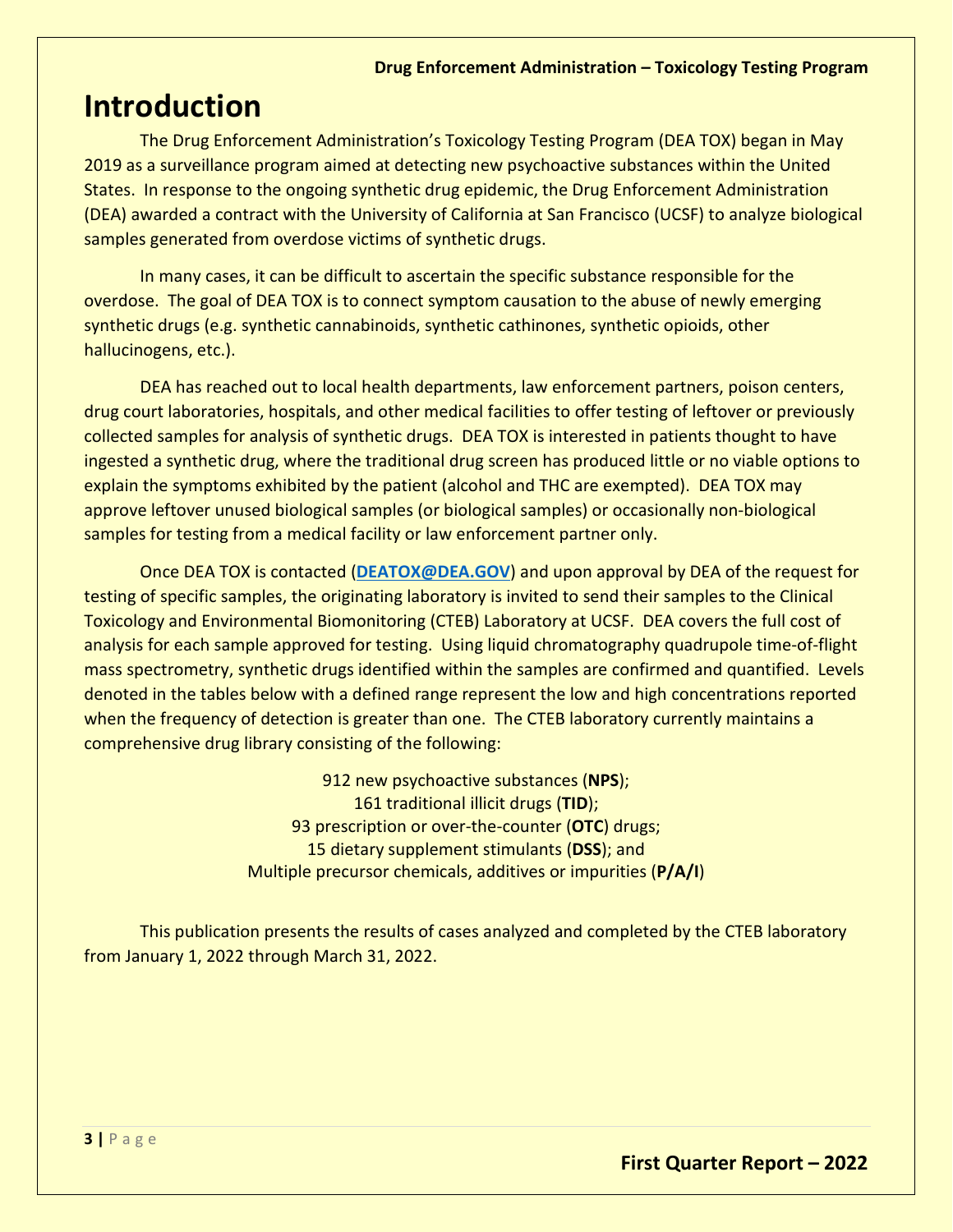## <span id="page-3-0"></span>**Summary**

Between January 1, 2022 through March 31, 2022, 104 biological samples and 1 drug product from 98 cases originating from 13 states namely, Alabama (19), Colorado (1), Iowa (1), Kansas (1), Kentucky (38), Nebraska (4), New York (4), North Carolina (1), Oregon (5), Pennsylvania (1), Tennessee (21), Texas (1), and Washington (1) were submitted to DEA TOX. These samples were analyzed for NPS, TID, prescription or OTC drugs, DSS, and P/A/I. The biological samples submitted consisted of 8 serum, 6 plasma, 32 whole blood, and 58 urine samples. The paraphernalia is further described on page 13.

DEA TOX identified and confirmed a total of 580 drugs and metabolites that consisted of 65 NPS detections, 216 TID detections, 278 prescription or OTC drug detections, and 20 P/A/I detections during this reporting period (Fig.  $1A$  $1A$ )<sup>1</sup>. While some drugs identified could be placed in more than one category, for purposes of this report and for consistency, DEA TOX placed such substances in a single category only. Many prescription drugs that are commonly abused and encountered are listed as TID. Substances that are not approved by the Food and Drug Administration for medical use within the U.S. are considered NPS.

A breakdown of the 580 total drug and metabolite confirmations demonstrated 88 different drugs, which consisted of 15 NPS, 14 TID, 55 prescription and OTC drugs, and 4 P/A/I  $(Fig. 1B)^1$ .



<span id="page-3-1"></span><sup>1</sup> No dietary supplement stimulants (DSS) were detected in the  $1<sup>st</sup>$  quarter of 2022.

**4 |** Page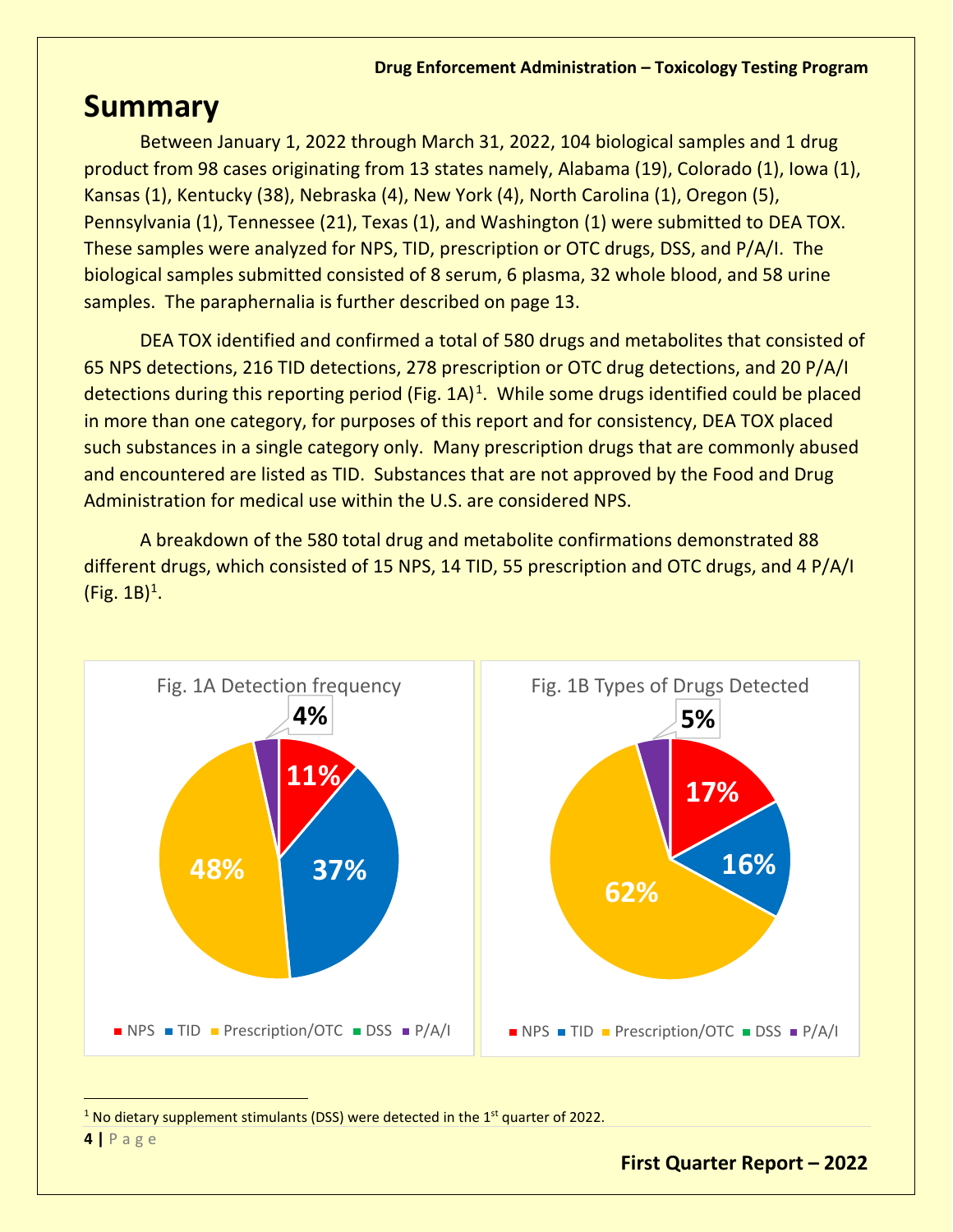## <span id="page-4-0"></span>**New Psychoactive Substances**

DEA TOX confirmed 65 detections comprising of 15 NPS<sup>§</sup> (Table 1) from five different classes of drugs (Figure 2A) in the first quarter of 2022. Three of these detections are further demonstrated in Table 5. The total encounters for each NPS class are summarized in Figure 2B.





**5 |** Page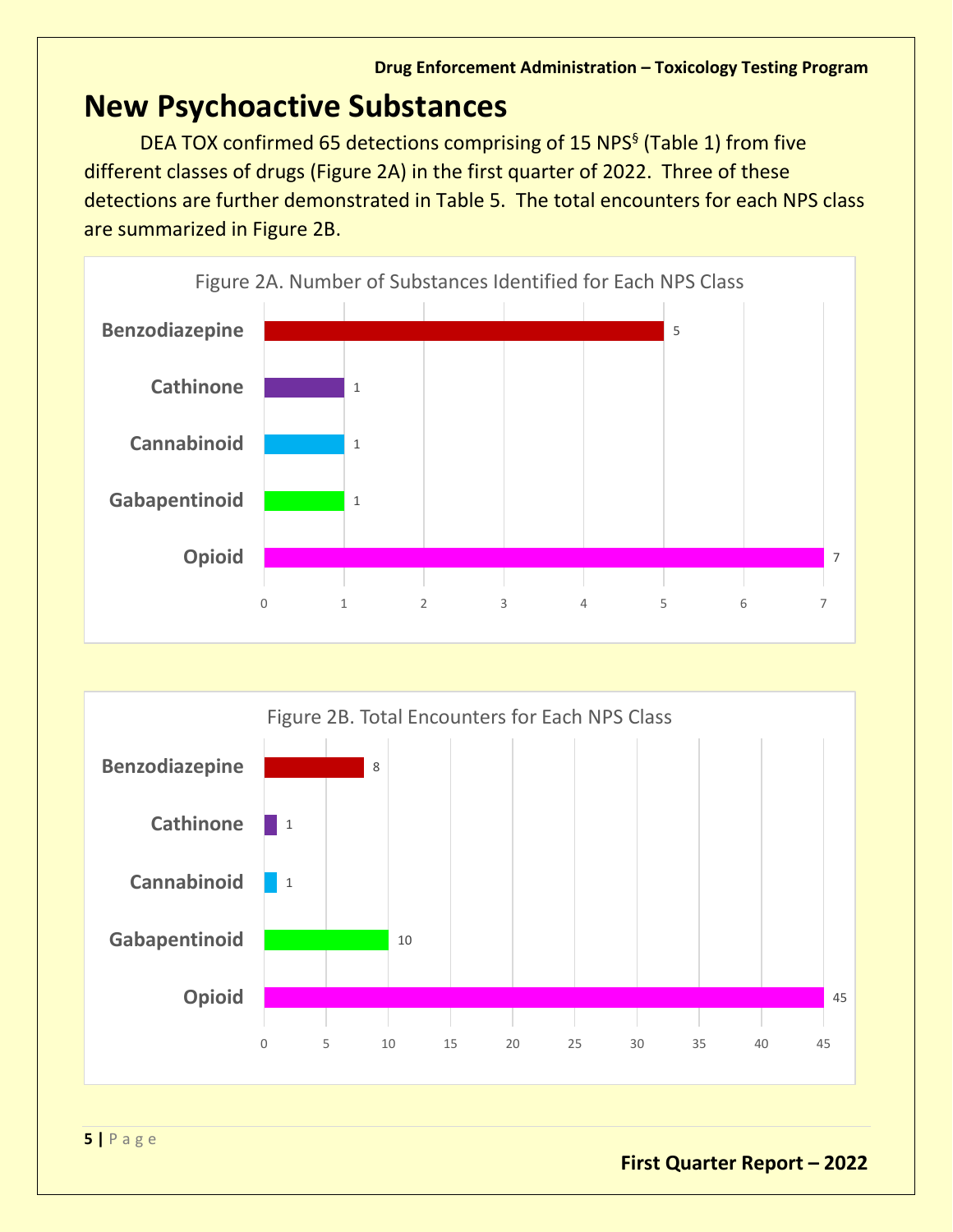#### **Drug Enforcement Administration – Toxicology Testing Program**

|  |  | Table 1. NPS detected – First Quarter 2022 |  |  |  |
|--|--|--------------------------------------------|--|--|--|
|--|--|--------------------------------------------|--|--|--|

|                   |                                      |                | <b>States</b>           |              | Confirmed Level(s) (ng/mL)** |              |                 |  |
|-------------------|--------------------------------------|----------------|-------------------------|--------------|------------------------------|--------------|-----------------|--|
| <b>Drug Class</b> | <b>Drug</b>                          | Freq.          | Found*                  | $\mathsf{S}$ | P                            | <b>WB</b>    | $\mathsf{U}$    |  |
|                   | 8-Aminoclonazolam                    | $\overline{3}$ | $KS$ , TN $(2)$         |              |                              | $2.4 - 13.8$ |                 |  |
|                   | <b>Bromazolam</b>                    | $\overline{2}$ | TN(2)                   |              |                              | $0.9 - 10.4$ |                 |  |
| Benzodiazepine    | Etizolam                             | $\overline{1}$ | <b>IA</b>               |              |                              | 18.5         |                 |  |
|                   | Flualprazolam                        | $\mathbf{1}$   | <b>TN</b>               |              |                              | 5.1          |                 |  |
|                   | Flubromazolam                        | $\overline{1}$ | <b>IA</b>               |              |                              | 0.7          |                 |  |
| Cathinone         | Pentylone                            | $\mathbf{1}$   | <b>TN</b>               |              |                              | 1.1          |                 |  |
| Cannabinoid       | 11-nor-9-carboxy-<br>delta-8-THC     | $\mathbf{1}$   | <b>TX</b>               |              |                              |              | 4580            |  |
| Gabapentinoid     | Phenibut                             | 10             | AL(10)                  |              |                              |              | <b>NQ</b>       |  |
|                   | 2-Methyl-AP-237                      | $\overline{2}$ | KS, WA                  |              |                              | 313-379      |                 |  |
|                   | Metonitazene                         | $\overline{4}$ | TN(4)                   |              |                              | $2.3 - 4.1$  |                 |  |
|                   | Mitragynine                          | $\overline{4}$ | KS, TN(2),<br><b>WA</b> |              |                              | $0.8 - 113$  |                 |  |
|                   | 7-OH Mitragynine                     | $\overline{1}$ | <b>TN</b>               |              |                              | 2.9          |                 |  |
| Opioids           | N-Piperidinyl<br>Etonitazene         | $\mathbf{1}$   | <b>TN</b>               |              |                              | 2.1          |                 |  |
|                   | para-Fluorofentanyl                  | 14             | KY, NE(4),<br>TN(9)     |              |                              | $0.6 - 111$  |                 |  |
|                   | Despropionyl para-<br>fluorofentanyl | 10             | $NE(3)$ ,<br>TN(7)      |              |                              | $0.2 - 3.3$  |                 |  |
|                   | Tianeptine                           | 6              | AL(6)                   |              |                              |              | $135 -$<br>7880 |  |

\* AL – Alabama; FL – Florida; IA – Iowa; KS – Kansas; KY – Kentucky; NE – Nebraska; TN – Tennessee; TX – Texas; WA – Washington

\*\*S – Serum; P – Plasma; WB – Whole Blood; U – Urine; NQ – not quantified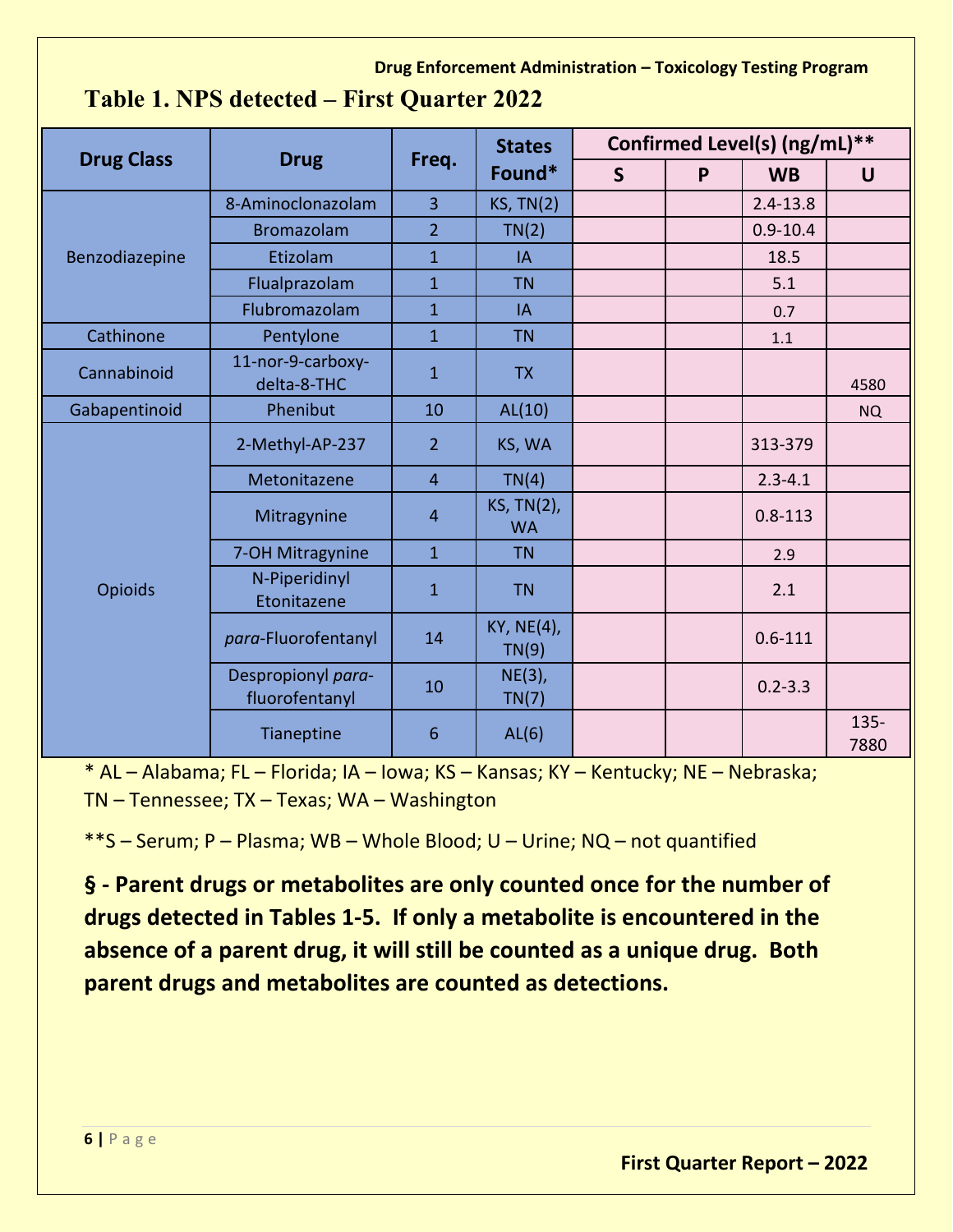## <span id="page-6-0"></span>**Traditional Illicit Drugs**

DEA TOX confirmed 216 detections comprising of 14 TIDs<sup>§</sup> (Table 2) in the first quarter of 2022. Five of these detections are further demonstrated in Table 5.

#### **Table 2. TID detected – First Quarter 2022**

|                           |                                  |                  | <b>States</b>                                 | Confirmed Levels (ng/mL)** |      |              |                     |  |
|---------------------------|----------------------------------|------------------|-----------------------------------------------|----------------------------|------|--------------|---------------------|--|
| <b>Drug Class</b>         | <b>Drug</b>                      | Freq.            | Found*                                        | $\mathsf{S}$               | P    | <b>WB</b>    | $\mathsf{U}$        |  |
| Amphetamines              | Amphetamine                      | 12               | KY(9),<br>TN(3)                               | 13.7                       | 79.3 | $4.3 - 172$  | 3320-<br>10700      |  |
|                           | Methamphetamine                  | 33               | $AL(2)$ ,<br>KY(18), NC,<br><b>NE, TN(11)</b> | 2.5-1130                   | 999  | 3.2-1750     | 8.2-98000           |  |
|                           | 4-Hydoxymeth-<br>amphetamine     | 11               | KY(11)                                        |                            |      |              | 12.1-1230           |  |
|                           | HMMA <sup>‡</sup>                | $\overline{3}$   | KY(3)                                         |                            |      |              | 3.5-835             |  |
| Arylcyclohexyl-<br>amines | Ketamine                         | $\overline{7}$   | KY(7)                                         | 398                        | 20.4 |              | 2290-6040           |  |
| Cannabinoids              | 11-nor-9-carboxy-<br>delta-9-THC | 17               | CO, IA, KS,<br>KY(12), OR,<br>PA              | 60.6-121                   | 187  | 141          | 60.6-4580           |  |
|                           | Delta-9-THC                      | $\mathbf{1}$     | <b>KS</b>                                     |                            |      | 56.8         |                     |  |
| Cocaine                   | Cocaine                          | 10               | KY(3),<br>$NE(4)$ ,<br>TN(3)                  |                            |      | $0.4 - 996$  | 7-257000            |  |
|                           | Benzoylecgonine                  | 15               | KY(6),<br>$NE(4)$ ,<br>TN(5)                  |                            |      | 1.5-559      | $12.4 -$<br>1290000 |  |
|                           | Cocaethylene                     | $\overline{7}$   | KY(2), TN,<br>NE(4)                           |                            |      | <b>NQ</b>    | <b>NQ</b>           |  |
|                           | <b>Ecgonine methyl</b><br>ester  | 10               | KY(3),<br>$NE(4)$ ,<br>TN(3)                  |                            |      | <b>NQ</b>    |                     |  |
|                           | Codeine                          | $\mathbf{1}$     | <b>TN</b>                                     |                            |      | 0.9          |                     |  |
| <b>Opioids</b>            | Fentanyl                         | 30               | CO, IA,<br>KY(14), NC,<br>TN(13)              | $1.9 - 7.5$                | 3.7  | $0.5 - 63.8$ | 9.3-6160            |  |
|                           | Norfentanyl                      | 23               | CO, IA,<br>KY(13),<br>TN(8)                   | $1.8 - 2.1$                | 3.4  | $0.2 - 20.6$ | 45.3-4600           |  |
|                           | Beta-<br>Hydroxyfentanyl         | $\boldsymbol{6}$ | CO, KY(3),<br>TN(2)                           |                            | 0.3  | 0.9          | $4.6 - 72.4$        |  |

**7 |** Page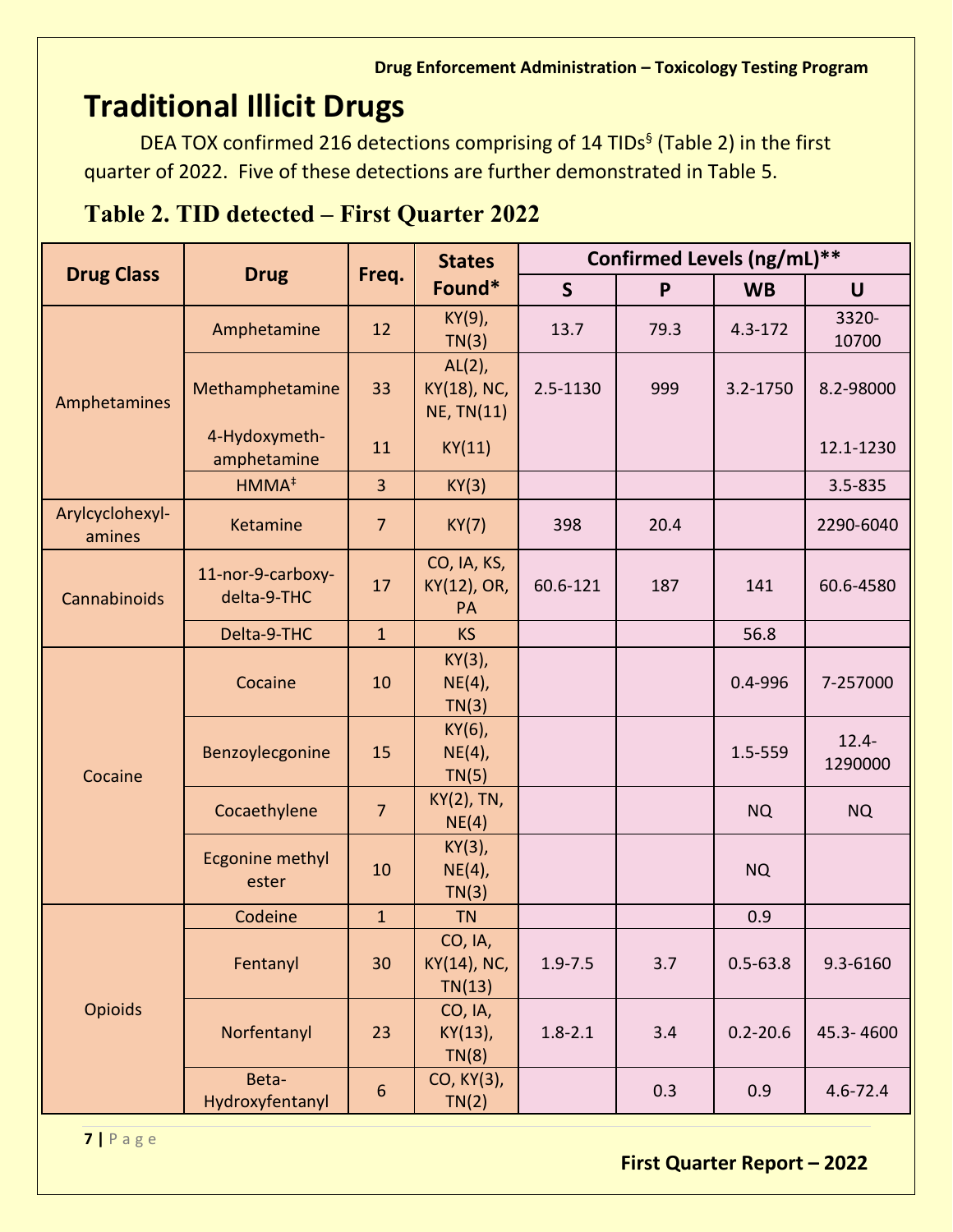| Drug Enforcement Administration - Toxicology Testing Program |                            |                |                 |      |                            |              |           |  |
|--------------------------------------------------------------|----------------------------|----------------|-----------------|------|----------------------------|--------------|-----------|--|
|                                                              |                            |                | <b>States</b>   |      | Confirmed Levels (ng/mL)** |              |           |  |
| <b>Drug Class</b>                                            | <b>Drug</b>                | Freq.          | Found*          | S    | P                          | <b>WB</b>    | U         |  |
|                                                              | Hydrocodone                | $\overline{2}$ | KY, TN          |      |                            | 2.4          | 70.7      |  |
| <b>Opioids</b><br>(continued)                                | Hydromorphone              | 6              | $KY(5)$ , TN    | 20.6 |                            | 1.8          | 19.2-247  |  |
|                                                              | Morphine                   | 5              | IA, TN(4)       |      |                            | $0.5 - 37.1$ |           |  |
|                                                              | Oxycodone                  | 5              | KY(3),<br>TN(2) |      | 3.5                        | $4.7 - 28.3$ | 14.7      |  |
|                                                              | Oxymorphone                | $\mathbf{1}$   | <b>KY</b>       |      |                            |              | <b>NQ</b> |  |
|                                                              | Tramadol                   | $\overline{3}$ | $KY(2)$ , TN    |      |                            | 0.8          | 80.8      |  |
|                                                              | Desmethyl-cis-<br>Tramadol | 3              | KS, KY, TN      |      |                            | $0.5 - 10.9$ | 58.3      |  |

\* AL – Alabama; CO – Colorado; FL – Florida; IA – Iowa; KS – Kansas; KY – Kentucky; NE – Nebraska; NC – North Carolina; OR – Oregon; PA – Pennsylvania; TN – Tennessee; WA – Washington

\*\*S – Serum; P – Plasma; WB – Whole Blood; U – Urine; NQ – not quantified

‡ 4-Hydroxy-3-methoxymethamphetamine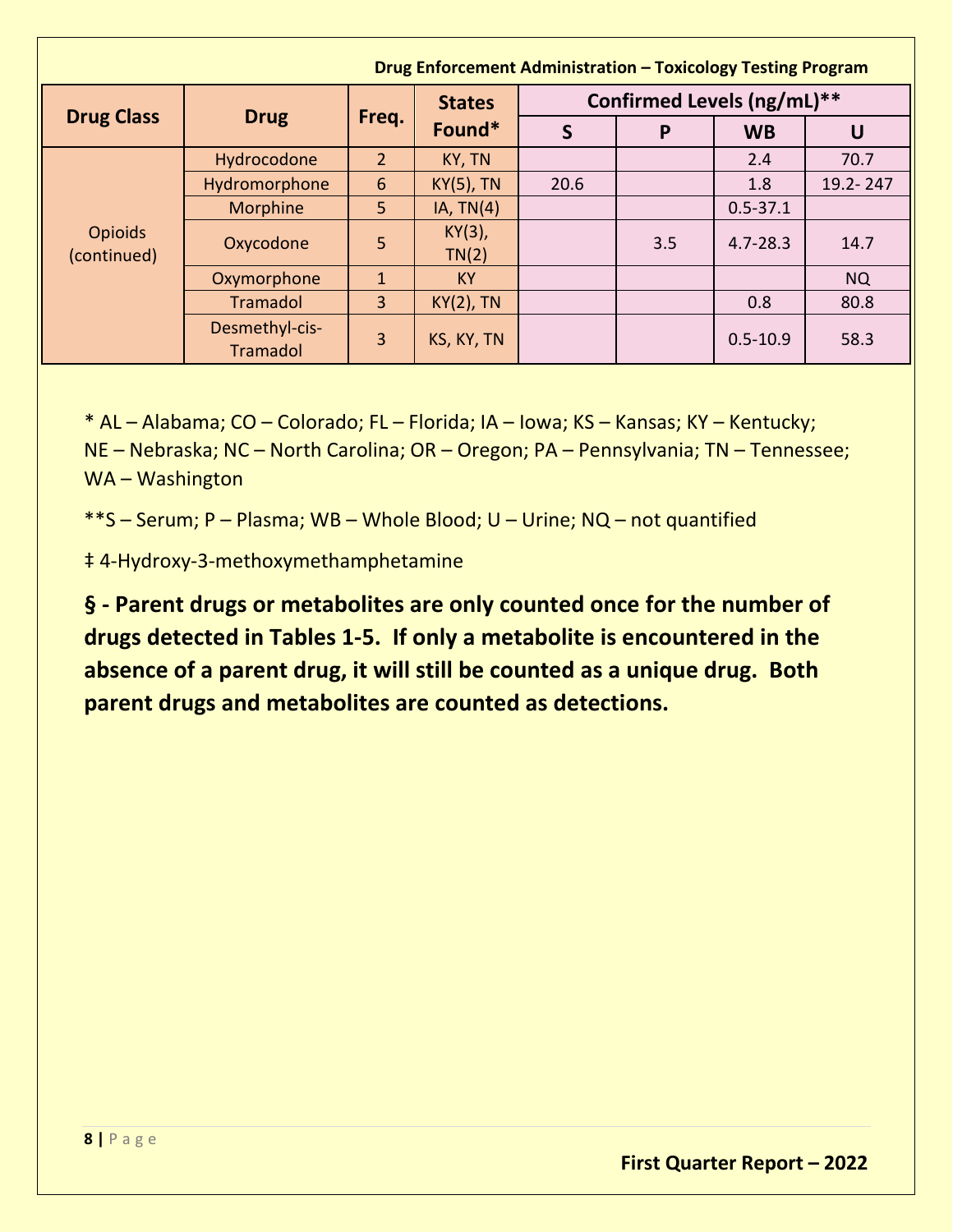## <span id="page-8-0"></span>**Prescription and Over the Counter Drugs**

DEA TOX confirmed 278 detections comprising of 55 prescription or OTC drugs<sup>§</sup> (Table 3) in the first quarter of 2022. Two of these detections are further demonstrated in Table 5. Drugs for the prescription and OTC drugs panel are not typically quantitated unless specifically requested thus "Confirmed Levels" are not provided.

| <b>Drug Class</b> | <b>Drug</b>       | Freq.                   | <b>States Found*</b>     |
|-------------------|-------------------|-------------------------|--------------------------|
| Anesthetic        | Lidocaine         | 11                      | KY(8), NC, TN(2)         |
|                   | Carbamazepine     | $\overline{1}$          | <b>TN</b>                |
|                   | Gabapentin        | 18                      | AL, KY(6), TN(11)        |
| Anticonvulsant    | Lamotrigine       | 3                       | <b>KY(2), TN</b>         |
|                   | Levetiracetam     | $\overline{2}$          | KY(2)                    |
|                   | Oxcarbazepine     | $\overline{2}$          | TN(2)                    |
|                   | Amitriptyline     | $\overline{2}$          | KY(2)                    |
|                   | Nortriptyline     | $\mathbf{1}$            | <b>KY</b>                |
|                   | Citalopram        | $\overline{\mathbf{4}}$ | <b>KY(2), TN, WA</b>     |
|                   | Doxepin           | $\mathbf{1}$            | <b>TN</b>                |
|                   | <b>Duloxetine</b> | $\overline{2}$          | OH, TN                   |
|                   | Fluoxetine        | 11                      | AL, KY(8), TN, WA        |
| Antidepressant    | Norfluoxetine     | 9                       | KS, KY(5), NY, TN, WA    |
|                   | $m$ CPP $**$      | $\overline{2}$          | KS, KY                   |
|                   | Paroxetine        | $\overline{2}$          | AL, TN                   |
|                   | Protriptyline     | $\overline{2}$          | KY(2)                    |
|                   | Sertraline        | 3                       | <b>OR, TN(2)</b>         |
|                   | Trazodone         | $\overline{2}$          | KS, KY                   |
| Antidiabetic      | Metformin         | $\overline{2}$          | OR, TN                   |
|                   | Chlorpheniramine  | $\overline{2}$          | AL, TN                   |
|                   | Diphenhydramine   | 20                      | KS, KY(8), NY, OR, TN(9) |
| Antihistamine     | Doxylamine        | $\mathbf{1}$            | <b>TN</b>                |
|                   | Hydroxyzine       | 5                       | IA, KY, TN(3)            |
|                   | Promethazine      | $\mathbf{1}$            | <b>TN</b>                |
|                   | Aripiprazole      | $\mathbf{1}$            | <b>TN</b>                |
| Antipsychotic     | Olanzapine        | 3                       | $KY(2)$ , OR             |
|                   | Ziprasidone       | $\overline{2}$          | OR, TN                   |

### **Table 3. Prescription or OTC drugs detected – First Quarter 2022**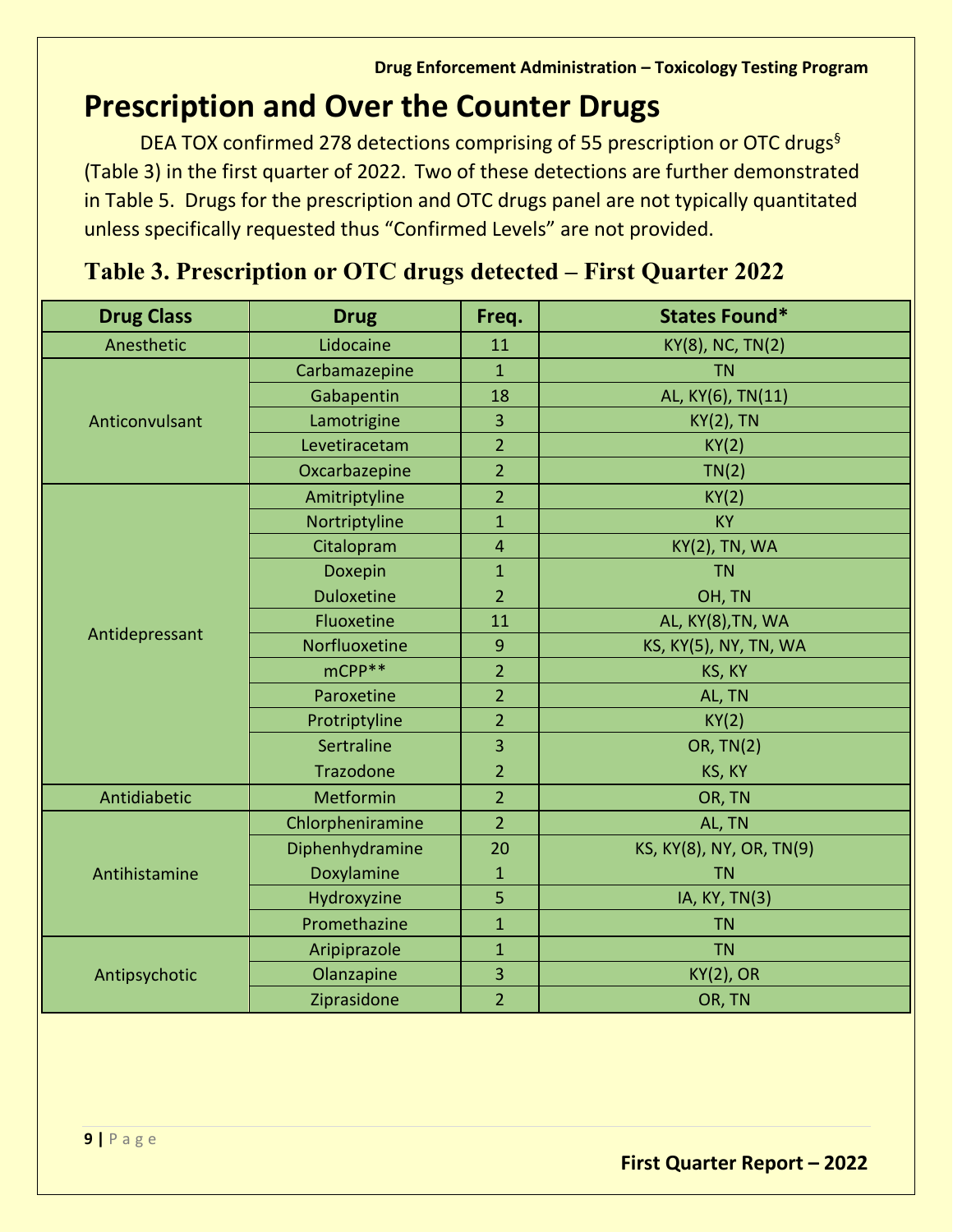| <b>States Found*</b><br><b>Drug Class</b><br><b>Drug</b><br>Freq.<br>Alprazolam<br>IA. KY, NY, TN(2)<br>5<br>Alpha-hydroxy<br>$\overline{2}$<br>IA, KY<br>Alprazolam<br>Clobazam<br>$\mathbf{1}$<br><b>TN</b><br>Clonazepam<br>$\mathbf{1}$<br><b>KY</b><br>7-amino Clonazepam<br>3<br><b>KS, KY(2)</b><br>$\overline{2}$<br>TN(2)<br>Diazepam<br>Benzodiazepine<br>Nordiazepam<br>$\overline{2}$<br>TN(2)<br>$\overline{7}$<br>CO, KY(5), OR<br>Lorazepam<br>Midazolam<br>15<br>CO, KY(12), NC, OR<br>Mirtazapine<br>1<br><b>AL</b><br><b>KY</b><br>Nitrazepam<br>$\mathbf{1}$<br>3<br>Oxazepam<br><b>KY(2), NC</b><br>$\overline{2}$<br>KY, NC<br>Temazepam<br>Amiodarone<br>$\overline{2}$<br>KY(2)<br>Atenolol<br><b>KY</b><br>$\mathbf{1}$<br>Atorvastatin<br>$\mathbf{1}$<br>IA<br>$\overline{2}$<br>KY(2)<br>Atropine<br>Carvedilol<br>$\overline{2}$<br>KY(2)<br>Cardiovascular<br>Clonidine<br>KY(2), TN(2)<br>$\overline{4}$<br>Furosemide<br>$\overline{2}$<br>KY(2)<br>Lisinopril<br>3<br>IA, KY(2)<br>Metoprolol<br>IA, TN(3)<br>4<br>Propanolol<br>$\mathbf{1}$<br><b>KS</b><br>Dextromethorphan<br>6<br>KY(3), OR, TN(2)<br><b>Cough Suppressant</b><br>Dextrorphan<br>5<br>KY(3), TN(2)<br>Norpseudoephedrine<br>5<br>$KY(3)$ , TN $(2)$<br>Phenylephrine<br>$\mathbf{1}$<br><b>KY</b><br>Decongestant<br>Pseudoephedrine<br>6<br>KY(6)<br>3<br><b>Baclofen</b><br>IA, KY(2)<br><b>Muscle Relaxant</b><br>Cyclobenzaprine<br>4<br>$KY(2)$ , TN $(2)$<br>5<br>Buprenorphine<br>KY(5)<br>Norbuprenorphine<br>$\overline{2}$<br>KY(2)<br><b>Methadone</b><br>$\mathbf{1}$<br><b>TN</b><br>Opioid<br><b>EDPP</b><br>$\mathbf{1}$<br><b>TN</b><br>Naloxone<br>21<br>KY(14), NE(2), TN(5)<br>Naltrexone<br>1<br><b>KY</b><br>31<br>AL(2), CO, KY(21), OR, TN(7)<br>Pain Reliever<br>Acetaminophen<br>Albuterol<br>Respiratory<br>$\mathbf{1}$<br><b>KY</b> | Drug Enforcement Administration - Toxicology Testing Program |              |              |           |  |  |  |
|----------------------------------------------------------------------------------------------------------------------------------------------------------------------------------------------------------------------------------------------------------------------------------------------------------------------------------------------------------------------------------------------------------------------------------------------------------------------------------------------------------------------------------------------------------------------------------------------------------------------------------------------------------------------------------------------------------------------------------------------------------------------------------------------------------------------------------------------------------------------------------------------------------------------------------------------------------------------------------------------------------------------------------------------------------------------------------------------------------------------------------------------------------------------------------------------------------------------------------------------------------------------------------------------------------------------------------------------------------------------------------------------------------------------------------------------------------------------------------------------------------------------------------------------------------------------------------------------------------------------------------------------------------------------------------------------------------------------------------------------------------------------------------------------------------------------------------------------------------------------|--------------------------------------------------------------|--------------|--------------|-----------|--|--|--|
|                                                                                                                                                                                                                                                                                                                                                                                                                                                                                                                                                                                                                                                                                                                                                                                                                                                                                                                                                                                                                                                                                                                                                                                                                                                                                                                                                                                                                                                                                                                                                                                                                                                                                                                                                                                                                                                                      |                                                              |              |              |           |  |  |  |
|                                                                                                                                                                                                                                                                                                                                                                                                                                                                                                                                                                                                                                                                                                                                                                                                                                                                                                                                                                                                                                                                                                                                                                                                                                                                                                                                                                                                                                                                                                                                                                                                                                                                                                                                                                                                                                                                      |                                                              |              |              |           |  |  |  |
|                                                                                                                                                                                                                                                                                                                                                                                                                                                                                                                                                                                                                                                                                                                                                                                                                                                                                                                                                                                                                                                                                                                                                                                                                                                                                                                                                                                                                                                                                                                                                                                                                                                                                                                                                                                                                                                                      |                                                              |              |              |           |  |  |  |
|                                                                                                                                                                                                                                                                                                                                                                                                                                                                                                                                                                                                                                                                                                                                                                                                                                                                                                                                                                                                                                                                                                                                                                                                                                                                                                                                                                                                                                                                                                                                                                                                                                                                                                                                                                                                                                                                      |                                                              |              |              |           |  |  |  |
|                                                                                                                                                                                                                                                                                                                                                                                                                                                                                                                                                                                                                                                                                                                                                                                                                                                                                                                                                                                                                                                                                                                                                                                                                                                                                                                                                                                                                                                                                                                                                                                                                                                                                                                                                                                                                                                                      |                                                              |              |              |           |  |  |  |
|                                                                                                                                                                                                                                                                                                                                                                                                                                                                                                                                                                                                                                                                                                                                                                                                                                                                                                                                                                                                                                                                                                                                                                                                                                                                                                                                                                                                                                                                                                                                                                                                                                                                                                                                                                                                                                                                      |                                                              |              |              |           |  |  |  |
|                                                                                                                                                                                                                                                                                                                                                                                                                                                                                                                                                                                                                                                                                                                                                                                                                                                                                                                                                                                                                                                                                                                                                                                                                                                                                                                                                                                                                                                                                                                                                                                                                                                                                                                                                                                                                                                                      |                                                              |              |              |           |  |  |  |
|                                                                                                                                                                                                                                                                                                                                                                                                                                                                                                                                                                                                                                                                                                                                                                                                                                                                                                                                                                                                                                                                                                                                                                                                                                                                                                                                                                                                                                                                                                                                                                                                                                                                                                                                                                                                                                                                      |                                                              |              |              |           |  |  |  |
|                                                                                                                                                                                                                                                                                                                                                                                                                                                                                                                                                                                                                                                                                                                                                                                                                                                                                                                                                                                                                                                                                                                                                                                                                                                                                                                                                                                                                                                                                                                                                                                                                                                                                                                                                                                                                                                                      |                                                              |              |              |           |  |  |  |
|                                                                                                                                                                                                                                                                                                                                                                                                                                                                                                                                                                                                                                                                                                                                                                                                                                                                                                                                                                                                                                                                                                                                                                                                                                                                                                                                                                                                                                                                                                                                                                                                                                                                                                                                                                                                                                                                      |                                                              |              |              |           |  |  |  |
|                                                                                                                                                                                                                                                                                                                                                                                                                                                                                                                                                                                                                                                                                                                                                                                                                                                                                                                                                                                                                                                                                                                                                                                                                                                                                                                                                                                                                                                                                                                                                                                                                                                                                                                                                                                                                                                                      |                                                              |              |              |           |  |  |  |
|                                                                                                                                                                                                                                                                                                                                                                                                                                                                                                                                                                                                                                                                                                                                                                                                                                                                                                                                                                                                                                                                                                                                                                                                                                                                                                                                                                                                                                                                                                                                                                                                                                                                                                                                                                                                                                                                      |                                                              |              |              |           |  |  |  |
|                                                                                                                                                                                                                                                                                                                                                                                                                                                                                                                                                                                                                                                                                                                                                                                                                                                                                                                                                                                                                                                                                                                                                                                                                                                                                                                                                                                                                                                                                                                                                                                                                                                                                                                                                                                                                                                                      |                                                              |              |              |           |  |  |  |
|                                                                                                                                                                                                                                                                                                                                                                                                                                                                                                                                                                                                                                                                                                                                                                                                                                                                                                                                                                                                                                                                                                                                                                                                                                                                                                                                                                                                                                                                                                                                                                                                                                                                                                                                                                                                                                                                      |                                                              |              |              |           |  |  |  |
|                                                                                                                                                                                                                                                                                                                                                                                                                                                                                                                                                                                                                                                                                                                                                                                                                                                                                                                                                                                                                                                                                                                                                                                                                                                                                                                                                                                                                                                                                                                                                                                                                                                                                                                                                                                                                                                                      |                                                              |              |              |           |  |  |  |
|                                                                                                                                                                                                                                                                                                                                                                                                                                                                                                                                                                                                                                                                                                                                                                                                                                                                                                                                                                                                                                                                                                                                                                                                                                                                                                                                                                                                                                                                                                                                                                                                                                                                                                                                                                                                                                                                      |                                                              |              |              |           |  |  |  |
|                                                                                                                                                                                                                                                                                                                                                                                                                                                                                                                                                                                                                                                                                                                                                                                                                                                                                                                                                                                                                                                                                                                                                                                                                                                                                                                                                                                                                                                                                                                                                                                                                                                                                                                                                                                                                                                                      |                                                              |              |              |           |  |  |  |
|                                                                                                                                                                                                                                                                                                                                                                                                                                                                                                                                                                                                                                                                                                                                                                                                                                                                                                                                                                                                                                                                                                                                                                                                                                                                                                                                                                                                                                                                                                                                                                                                                                                                                                                                                                                                                                                                      |                                                              |              |              |           |  |  |  |
|                                                                                                                                                                                                                                                                                                                                                                                                                                                                                                                                                                                                                                                                                                                                                                                                                                                                                                                                                                                                                                                                                                                                                                                                                                                                                                                                                                                                                                                                                                                                                                                                                                                                                                                                                                                                                                                                      |                                                              |              |              |           |  |  |  |
|                                                                                                                                                                                                                                                                                                                                                                                                                                                                                                                                                                                                                                                                                                                                                                                                                                                                                                                                                                                                                                                                                                                                                                                                                                                                                                                                                                                                                                                                                                                                                                                                                                                                                                                                                                                                                                                                      |                                                              |              |              |           |  |  |  |
|                                                                                                                                                                                                                                                                                                                                                                                                                                                                                                                                                                                                                                                                                                                                                                                                                                                                                                                                                                                                                                                                                                                                                                                                                                                                                                                                                                                                                                                                                                                                                                                                                                                                                                                                                                                                                                                                      |                                                              |              |              |           |  |  |  |
|                                                                                                                                                                                                                                                                                                                                                                                                                                                                                                                                                                                                                                                                                                                                                                                                                                                                                                                                                                                                                                                                                                                                                                                                                                                                                                                                                                                                                                                                                                                                                                                                                                                                                                                                                                                                                                                                      |                                                              |              |              |           |  |  |  |
|                                                                                                                                                                                                                                                                                                                                                                                                                                                                                                                                                                                                                                                                                                                                                                                                                                                                                                                                                                                                                                                                                                                                                                                                                                                                                                                                                                                                                                                                                                                                                                                                                                                                                                                                                                                                                                                                      |                                                              |              |              |           |  |  |  |
|                                                                                                                                                                                                                                                                                                                                                                                                                                                                                                                                                                                                                                                                                                                                                                                                                                                                                                                                                                                                                                                                                                                                                                                                                                                                                                                                                                                                                                                                                                                                                                                                                                                                                                                                                                                                                                                                      |                                                              |              |              |           |  |  |  |
|                                                                                                                                                                                                                                                                                                                                                                                                                                                                                                                                                                                                                                                                                                                                                                                                                                                                                                                                                                                                                                                                                                                                                                                                                                                                                                                                                                                                                                                                                                                                                                                                                                                                                                                                                                                                                                                                      |                                                              |              |              |           |  |  |  |
|                                                                                                                                                                                                                                                                                                                                                                                                                                                                                                                                                                                                                                                                                                                                                                                                                                                                                                                                                                                                                                                                                                                                                                                                                                                                                                                                                                                                                                                                                                                                                                                                                                                                                                                                                                                                                                                                      |                                                              |              |              |           |  |  |  |
|                                                                                                                                                                                                                                                                                                                                                                                                                                                                                                                                                                                                                                                                                                                                                                                                                                                                                                                                                                                                                                                                                                                                                                                                                                                                                                                                                                                                                                                                                                                                                                                                                                                                                                                                                                                                                                                                      |                                                              |              |              |           |  |  |  |
|                                                                                                                                                                                                                                                                                                                                                                                                                                                                                                                                                                                                                                                                                                                                                                                                                                                                                                                                                                                                                                                                                                                                                                                                                                                                                                                                                                                                                                                                                                                                                                                                                                                                                                                                                                                                                                                                      |                                                              |              |              |           |  |  |  |
|                                                                                                                                                                                                                                                                                                                                                                                                                                                                                                                                                                                                                                                                                                                                                                                                                                                                                                                                                                                                                                                                                                                                                                                                                                                                                                                                                                                                                                                                                                                                                                                                                                                                                                                                                                                                                                                                      |                                                              |              |              |           |  |  |  |
|                                                                                                                                                                                                                                                                                                                                                                                                                                                                                                                                                                                                                                                                                                                                                                                                                                                                                                                                                                                                                                                                                                                                                                                                                                                                                                                                                                                                                                                                                                                                                                                                                                                                                                                                                                                                                                                                      |                                                              |              |              |           |  |  |  |
|                                                                                                                                                                                                                                                                                                                                                                                                                                                                                                                                                                                                                                                                                                                                                                                                                                                                                                                                                                                                                                                                                                                                                                                                                                                                                                                                                                                                                                                                                                                                                                                                                                                                                                                                                                                                                                                                      |                                                              |              |              |           |  |  |  |
|                                                                                                                                                                                                                                                                                                                                                                                                                                                                                                                                                                                                                                                                                                                                                                                                                                                                                                                                                                                                                                                                                                                                                                                                                                                                                                                                                                                                                                                                                                                                                                                                                                                                                                                                                                                                                                                                      |                                                              |              |              |           |  |  |  |
|                                                                                                                                                                                                                                                                                                                                                                                                                                                                                                                                                                                                                                                                                                                                                                                                                                                                                                                                                                                                                                                                                                                                                                                                                                                                                                                                                                                                                                                                                                                                                                                                                                                                                                                                                                                                                                                                      |                                                              |              |              |           |  |  |  |
|                                                                                                                                                                                                                                                                                                                                                                                                                                                                                                                                                                                                                                                                                                                                                                                                                                                                                                                                                                                                                                                                                                                                                                                                                                                                                                                                                                                                                                                                                                                                                                                                                                                                                                                                                                                                                                                                      |                                                              |              |              |           |  |  |  |
|                                                                                                                                                                                                                                                                                                                                                                                                                                                                                                                                                                                                                                                                                                                                                                                                                                                                                                                                                                                                                                                                                                                                                                                                                                                                                                                                                                                                                                                                                                                                                                                                                                                                                                                                                                                                                                                                      |                                                              |              |              |           |  |  |  |
|                                                                                                                                                                                                                                                                                                                                                                                                                                                                                                                                                                                                                                                                                                                                                                                                                                                                                                                                                                                                                                                                                                                                                                                                                                                                                                                                                                                                                                                                                                                                                                                                                                                                                                                                                                                                                                                                      |                                                              |              |              |           |  |  |  |
|                                                                                                                                                                                                                                                                                                                                                                                                                                                                                                                                                                                                                                                                                                                                                                                                                                                                                                                                                                                                                                                                                                                                                                                                                                                                                                                                                                                                                                                                                                                                                                                                                                                                                                                                                                                                                                                                      |                                                              |              |              |           |  |  |  |
|                                                                                                                                                                                                                                                                                                                                                                                                                                                                                                                                                                                                                                                                                                                                                                                                                                                                                                                                                                                                                                                                                                                                                                                                                                                                                                                                                                                                                                                                                                                                                                                                                                                                                                                                                                                                                                                                      |                                                              |              |              |           |  |  |  |
|                                                                                                                                                                                                                                                                                                                                                                                                                                                                                                                                                                                                                                                                                                                                                                                                                                                                                                                                                                                                                                                                                                                                                                                                                                                                                                                                                                                                                                                                                                                                                                                                                                                                                                                                                                                                                                                                      |                                                              |              |              |           |  |  |  |
|                                                                                                                                                                                                                                                                                                                                                                                                                                                                                                                                                                                                                                                                                                                                                                                                                                                                                                                                                                                                                                                                                                                                                                                                                                                                                                                                                                                                                                                                                                                                                                                                                                                                                                                                                                                                                                                                      | Tuberculostatic                                              | Levofloxacin | $\mathbf{1}$ | <b>TN</b> |  |  |  |

**10 |** Page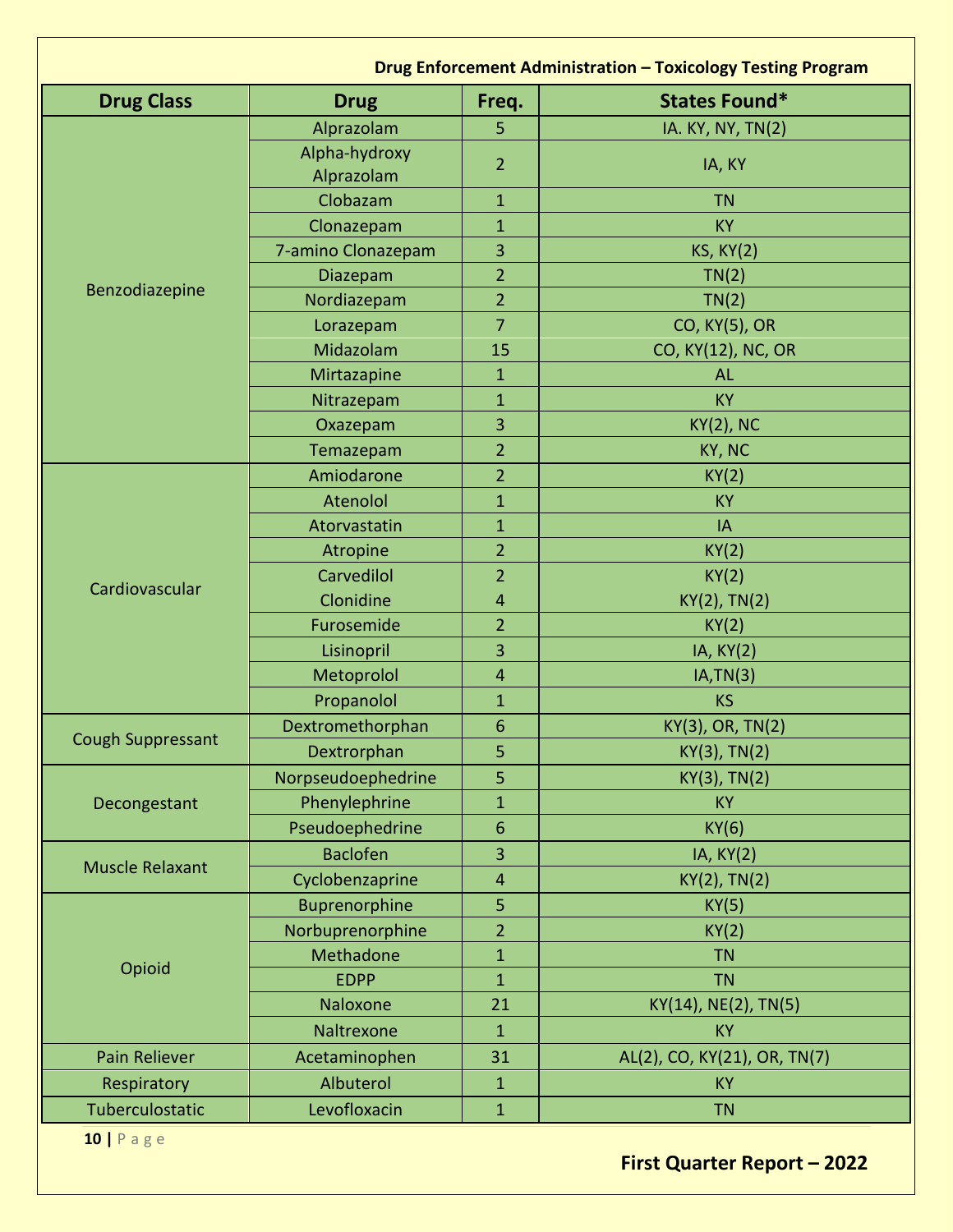#### **Drug Enforcement Administration – Toxicology Testing Program**

\* AL – Alabama; CO – Colorado; FL – Florida; IA – Iowa; KS – Kansas; KY – Kentucky; NE – Nebraska; NC – North Carolina; NY – New York; OR – Oregon; PA – Pennsylvania; TN – Tennessee; TX – Texas; WA – Washington

\*\*mCPP is an expected metabolite of trazadone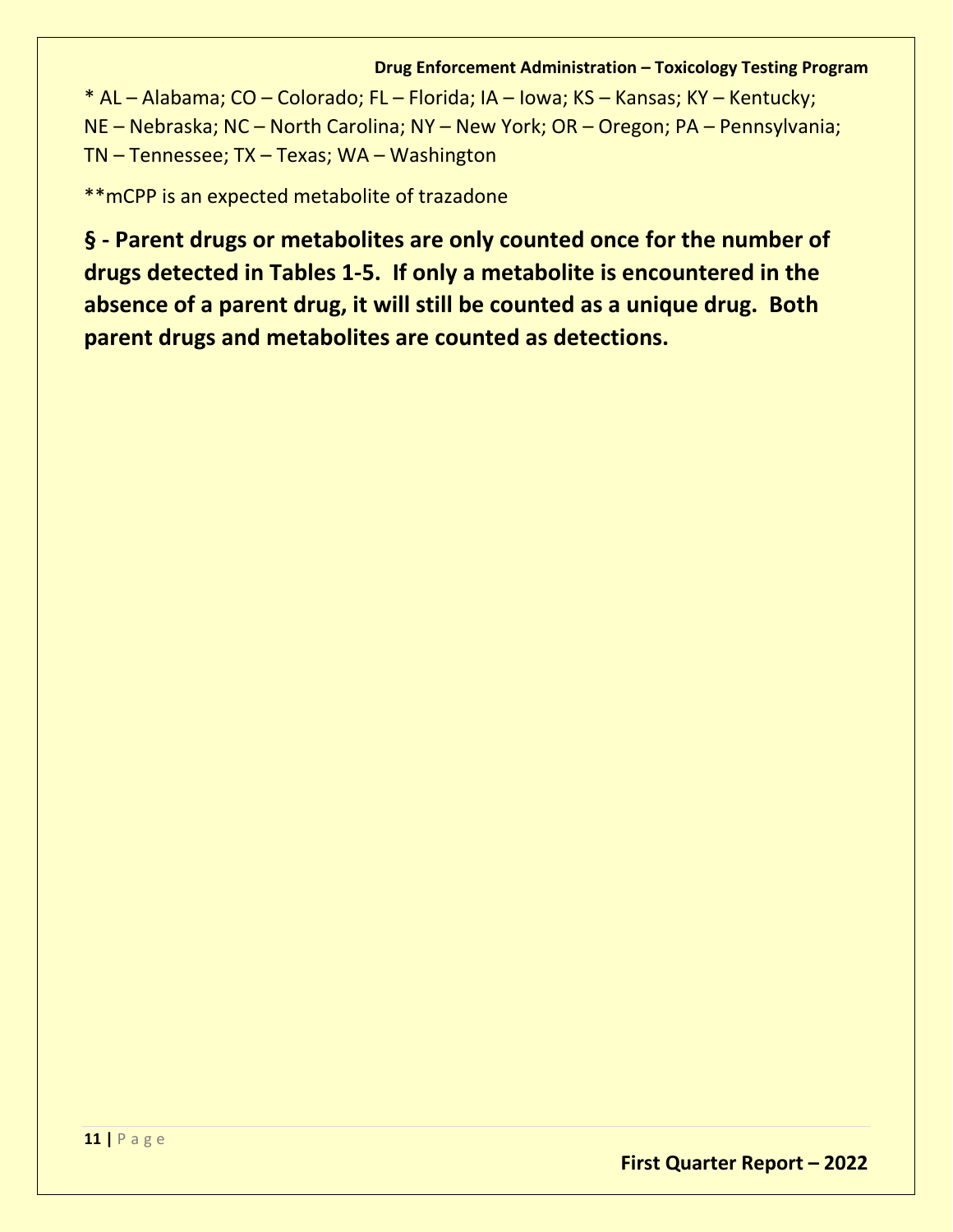## <span id="page-11-0"></span>**Precursors/Additives/Impurities**

DEA TOX confirmed 20 detections comprising of five  $P/A/I^6$  (Table 4) in the first quarter of 2022. Two of these detections are further demonstrated in Table 5.

|                   |                                |              | <b>States</b>       |     | Confirmed Levels (ng/mL)** |           |                 |  |
|-------------------|--------------------------------|--------------|---------------------|-----|----------------------------|-----------|-----------------|--|
| <b>Drug Class</b> | <b>Drug</b>                    | Freq.        | Found*              |     | P                          | <b>WB</b> |                 |  |
| Adulterant        | Quinine                        | $\mathbf{1}$ | <b>NE</b>           |     |                            | <b>NQ</b> |                 |  |
| Impurity          | $N, N-$<br>dimethylamphetamine | 3            | $KY(2)$ , TN        |     |                            | 2.6       | $462 -$<br>1510 |  |
| Precursor         | 4-ANPP                         | 14           | IA, KY(4),<br>TN(9) | 1.1 |                            | 1.2       | $11 - 21.3$     |  |

### **Table 4. P/A/I detected – First Quarter 2022**

\* IA- Iowa; KY – Kentucky; NE – Nebraska; TN – Tennessee

\*\*S – Serum; P – Plasma; WB – Whole Blood; U – Urine.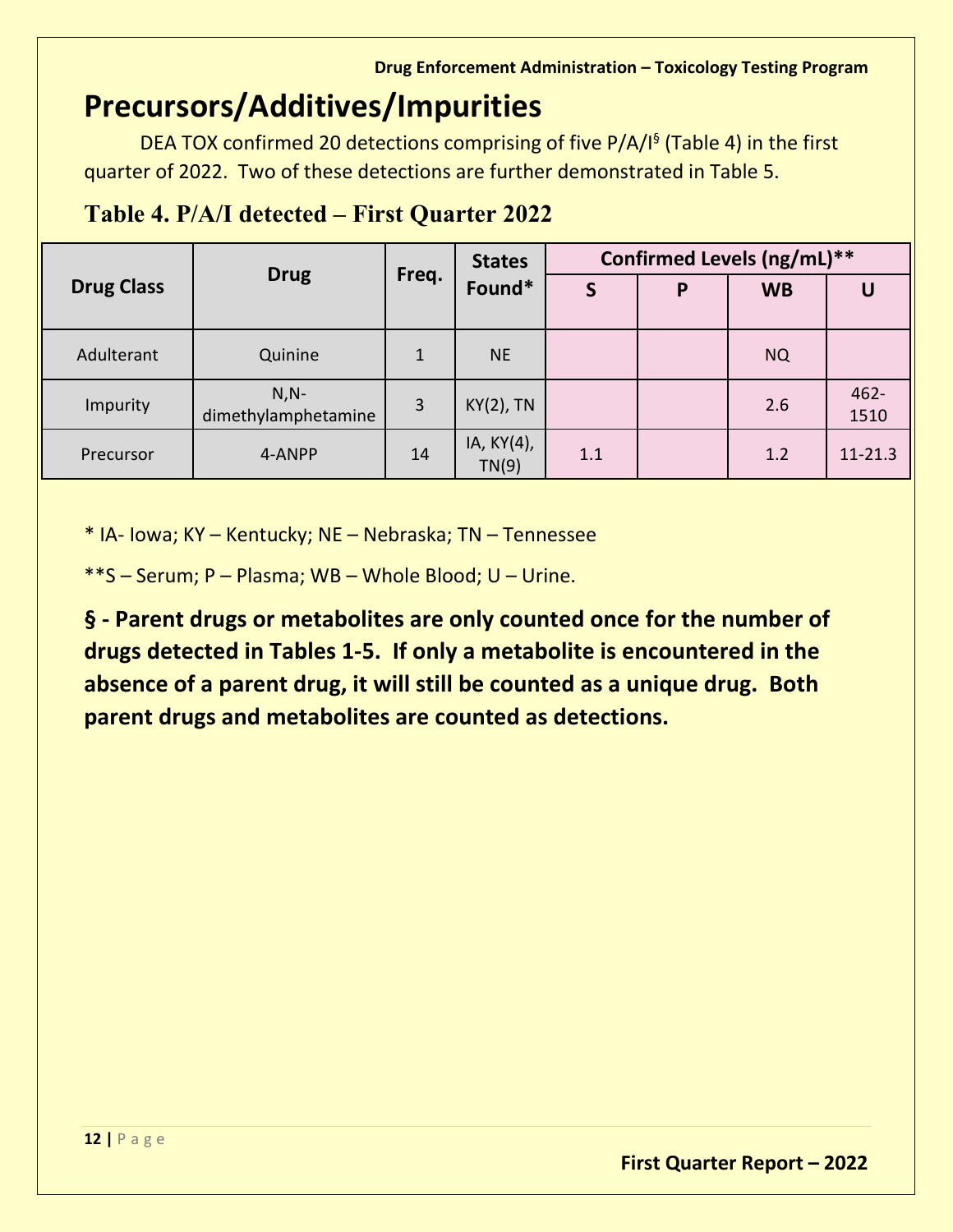## <span id="page-12-0"></span>**Drug Paraphernalia**

DEA TOX received 1 exhibit (Fig. 2) and confirmed 12 detections<sup>§</sup> (Table 5) in the first quarter of 2022.

| Table 5. Drug Paraphernalia exhibit - 1 <sup>st</sup> Quarter 2022 |  |  |
|--------------------------------------------------------------------|--|--|
|                                                                    |  |  |

|                        |                                    | <b>State</b> | <b>Confirmed Levels:</b><br>mg of drug/gram of | <b>Actual Amount</b><br>within Drug Product |
|------------------------|------------------------------------|--------------|------------------------------------------------|---------------------------------------------|
| <b>Drug Class</b>      | <b>Drug</b>                        | Found*       | drug product (%)                               |                                             |
|                        | Exhibit 1: Total Weight - 188.2 mg |              |                                                |                                             |
| Opioid                 | Fentanyl <sup>1</sup>              |              | 26.0(2.6)                                      | 4.9 mg                                      |
| Stimulant              | Cocaine $1$                        |              | 15.0(1.5)                                      | 2.8 <sub>mg</sub>                           |
| Opioid                 | para-Fluorofentanyl <sup>2</sup>   |              | 11(1.1)                                        | $2.1 \text{ mg}$                            |
| Precursor              | $4 - ANDP3$                        |              | 5.2(0.52)                                      | $0.98$ mg (980 µg)                          |
| Antihistamine          | Diphenhydramine <sup>4</sup>       |              | 2.1(0.21)                                      | $0.40$ mg (400 µg)                          |
| Precursor <sup>#</sup> | Norfentany <sup>1</sup>            |              | 0.80(0.080)                                    | $0.15$ mg (150 µg)                          |
| Stimulant              | Methamphetamine <sup>1</sup>       | <b>KY</b>    | 0.098(0.0098)                                  | $0.018$ mg (18 µg)                          |
| Additive               | Phenacetin <sup>3</sup>            |              | 0.075(0.0075)                                  | $0.014$ mg (14 µg)                          |
|                        | Despropionyl-para-                 |              |                                                | $0.009$ mg (9 µg)                           |
| Precursor <sup>#</sup> | fluorofentanyl <sup>2</sup>        |              | 0.048(0.0048)                                  |                                             |
| Anesthetic             | Lidocaine $4$                      |              | 0.043(0.0043)                                  | $0.0081$ mg $(8.1 \,\mu g)$                 |
| Opioid                 | Acetyl Fentanyl <sup>2</sup>       |              | 0.021(0.0021)                                  | $0.004$ mg (4 µg)                           |
| Opioid                 | Tramadol <sup>1</sup>              |              | 0.021(0.0021)                                  | $0.004$ mg (4 µg)                           |

**Figure 2: Gray, semi-translucent crystals**

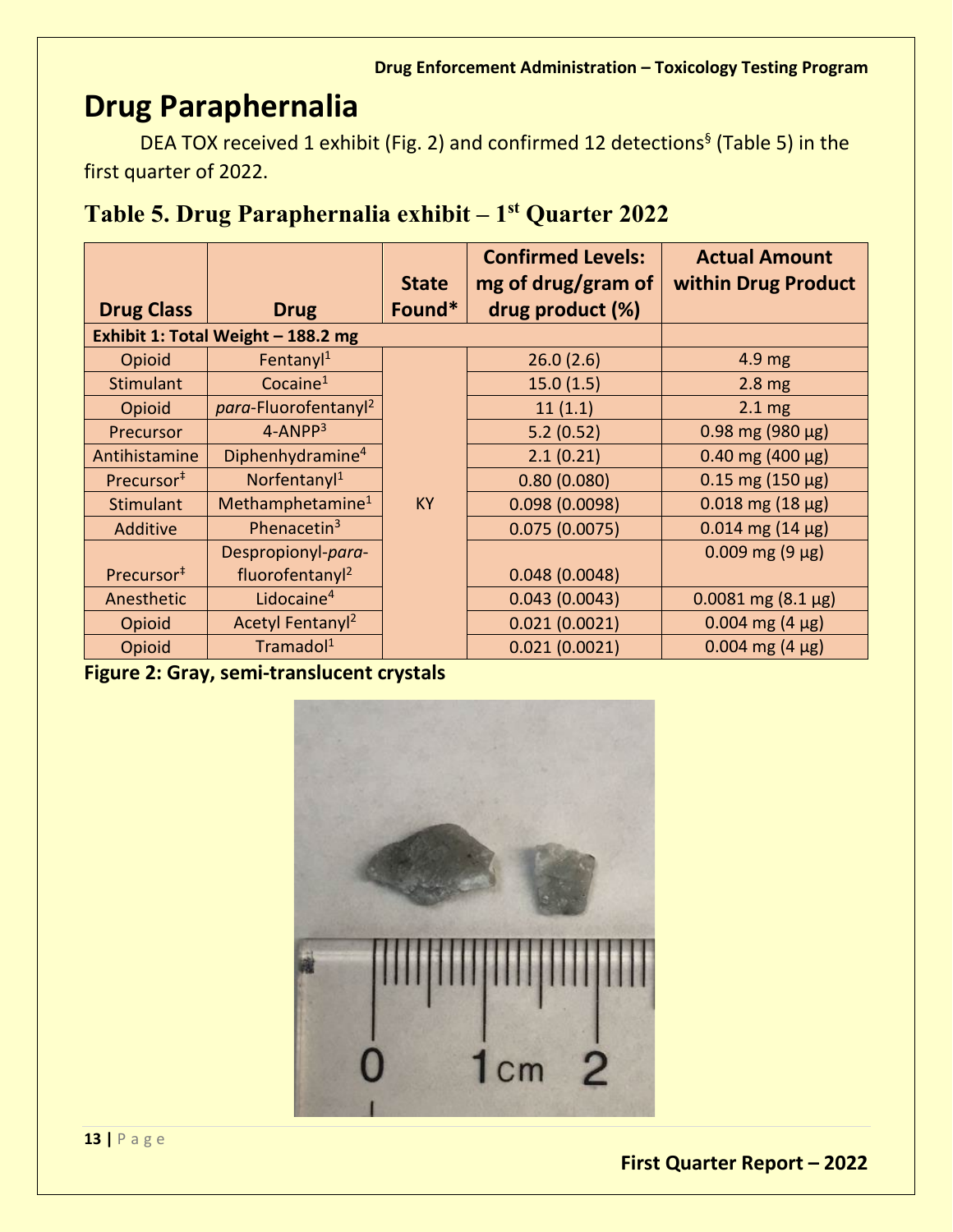#### **Drug Enforcement Administration – Toxicology Testing Program**

- <sup>1</sup> Substance included in TID category for Figures 1A, 1B, 2A, and 2B
- $2$  Substance included in NPS category for Figures 1A, 1B, 2A, and 2B
- <sup>3</sup> Substance included in P/A/I category for Figures 1A, 1B, 2A, and 2B
- <sup>4</sup> Substance included in Prescription or OTC category for Figures 1A, 1B, 2A, and 2B

\* KY – Kentucky

**§ - Parent drugs or metabolites are only counted once for the number of drugs detected in Tables 1-5. If only a metabolite is encountered in the absence of a parent drug, it will still be counted as a unique drug. Both parent drugs and metabolites are counted as detections.** 

**‡ - Norfentanyl can be defined as both a precursor chemical and a metabolite of fentanyl. Similarly, despropionyl-***para***-fluorofentanyl can be defined as both a precursor chemical and a metabolite of** *para***fluorofentanyl***.* **For statistical purposes, they have been categorized as metabolites within this document.**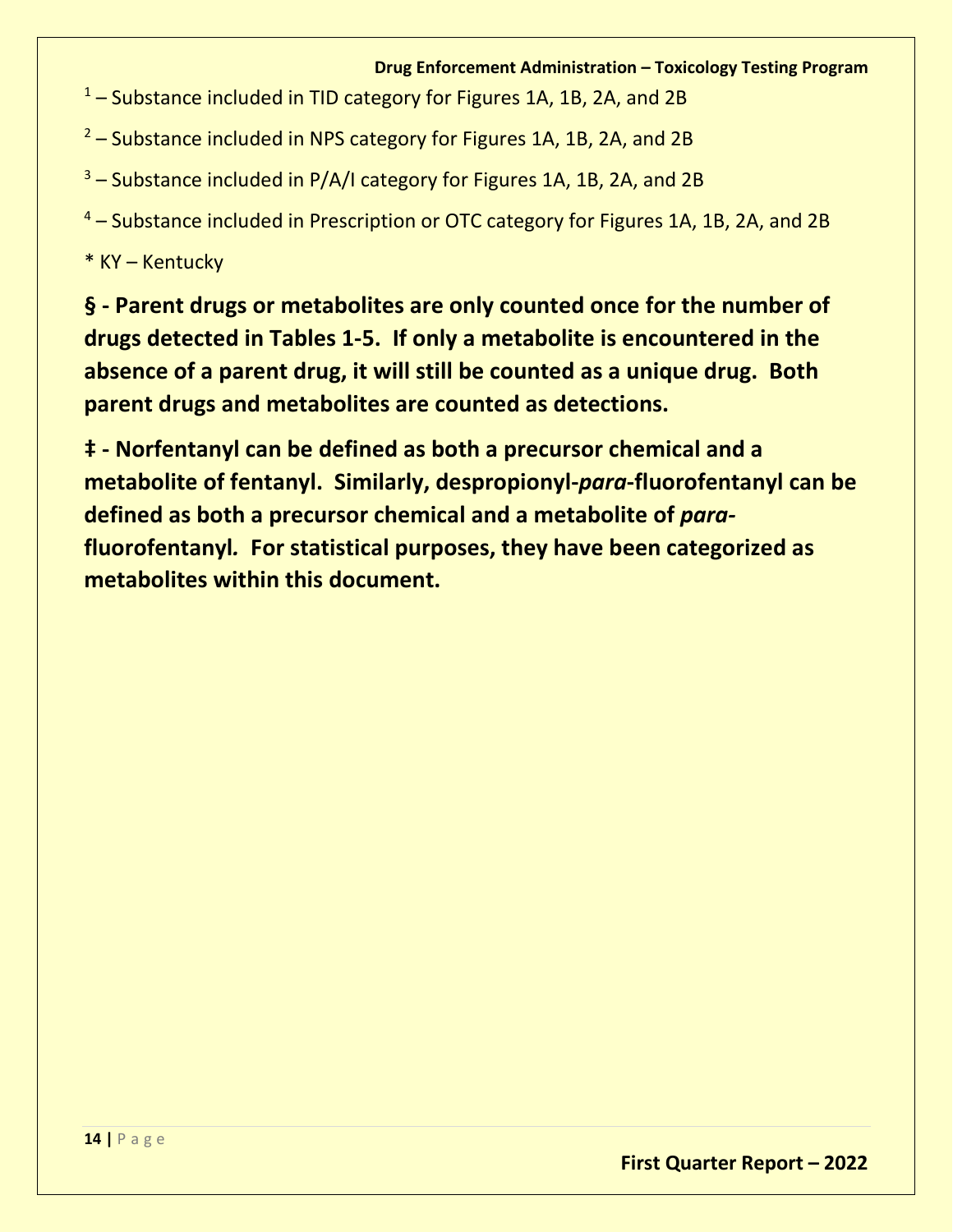## <span id="page-14-0"></span>**Contact Information**

We invite medical and law enforcement facilities to contact our program if you encounter an overdose of a suspected synthetic drug and desire to have any leftover biological samples (blood preferred) analyzed further for such synthetic substances.

#### • **Sample Qualifications:**

 $\circ$  Patients thought to have ingested a synthetic drug, where the traditional drug screen has produced little or no viable options to explain the symptoms exhibited by the patient (alcohol and THC are exempted).

#### • **How to Contact Us and Send Your Samples:**

- $\circ$  Once the above qualifications are satisfied:
	- Email **[DEATOX@DEA.GOV](mailto:DEATOX@DEA.GOV)** with a brief description of the case (including initial toxicology screen and history) and a request for testing.
	- DEA will respond to each inquiry, and if approved, will send the instructions for packing and shipping of sample(s) to UCSF.
		- The main reason for disapproval of a case would be the identification of substances including methamphetamine, heroin, fentanyl, cocaine, LSD, PCP etc. in a routine toxicology screening at your facility.
		- This program's goal is to connect symptom causation to abuse of newly emerging synthetic drugs (e.g. synthetic cannabinoids, synthetic cathinones, fentanyl-related substances, other hallucinogens etc.).
- $\circ$  Ensure that you de-identify and label the sample with a numerical value, sex, date of birth or age, and the date and time the sample was collected in accordance with the labeling instructions (sent with shipping instructions).
- $\circ$  Keep a master list of the patients and the numerical values you allocated to each sample at your institution.

#### • **Cost of Sample Analysis:**

- o DEA will cover the full cost of testing the patient samples.
	- **The sender will only be responsible for paying for packing and shipping** samples to UCSF.

#### • **Turn-around Time:**

o Results are expected within three to four weeks of receipt of the sample at UCSF except in rare occurrences when a novel substance is identified.